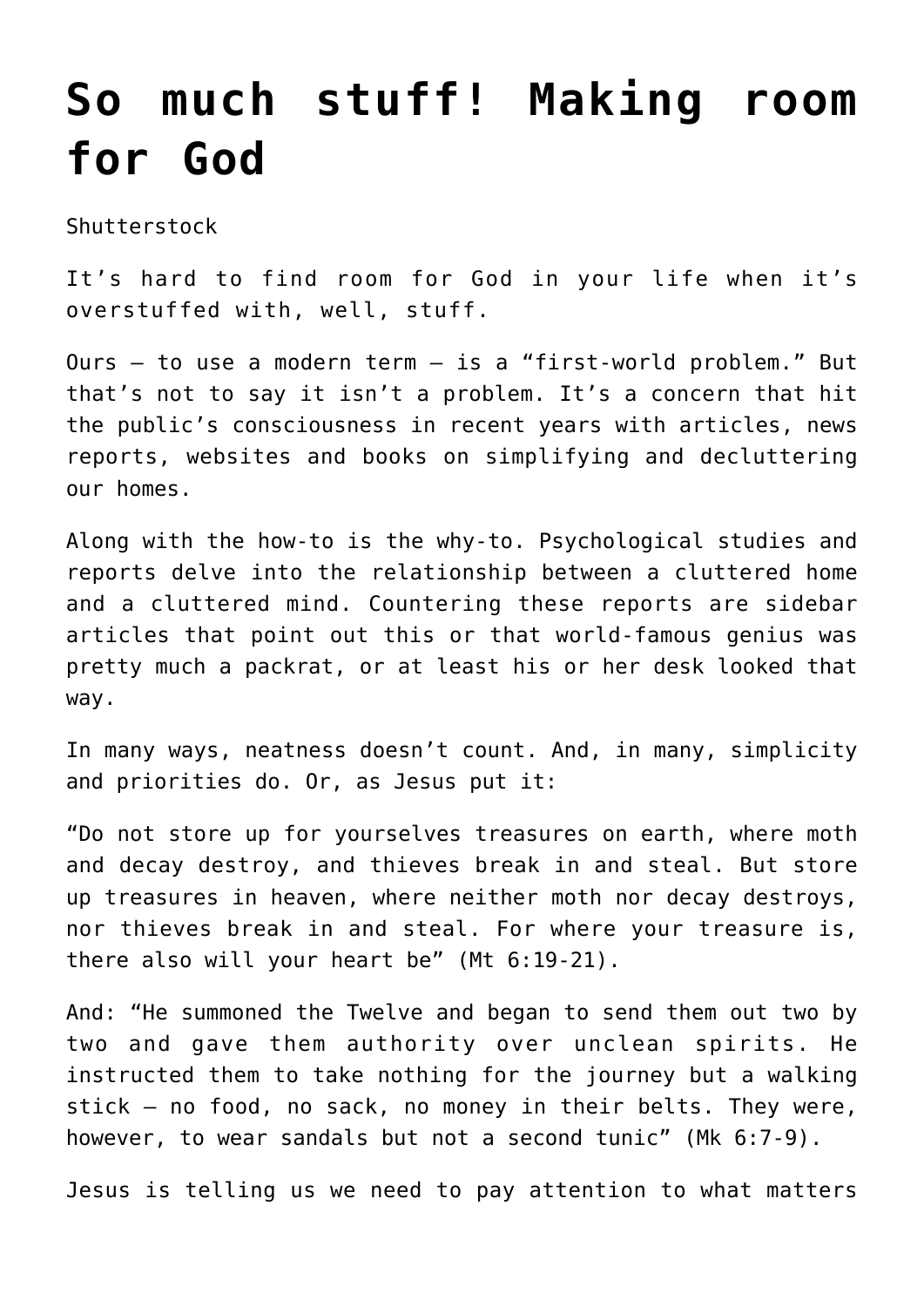because it does matter. On the other hand, we all know, in theory:

What a mistake it would be to start falling in love with things. "Not a chance. But have you seen the latest smartphone that can … !?"

What a mistake it would be to think: "Hot dog, with that salary bump I got it made now. I'm going to get the biggest and baddest … !"

What a mistake it would be to pray: "What I really want, Lord, is to be your faithful disciple, but we all need our creature comforts. Am I right, or am I right?"

What to do, and not do? A few points to consider:

◗ It's taken you years to get to where you are in The Land of Stuff. It will take some time to find your way out of it.

◗ It can help to see every small step as a victory, every little action as a prayer.

◗ You get to be practical and prophetic. (How about that!) Practical in ways to "de-stuff" your life; prophetic — that is showing others what is true — by setting an example of the benefits of not just getting by, but of thriving, on less.

◗ You already know the spiritual and temporal values of giving away what you no longer need. (A lot of those coats, sweaters and sweatshirts in the closet, for example.)

◗ The articles, news reports, websites and books can help you learn how to eliminate clutter (that is, get rid of stuff), but the basics are pretty simple. Not to say easy. Ask yourself: "What can I do without? Why am I keeping this? What would Jesus — and every saint since the founding of the Church — say and do?"

◗ A part of what you're doing is rewriting your personal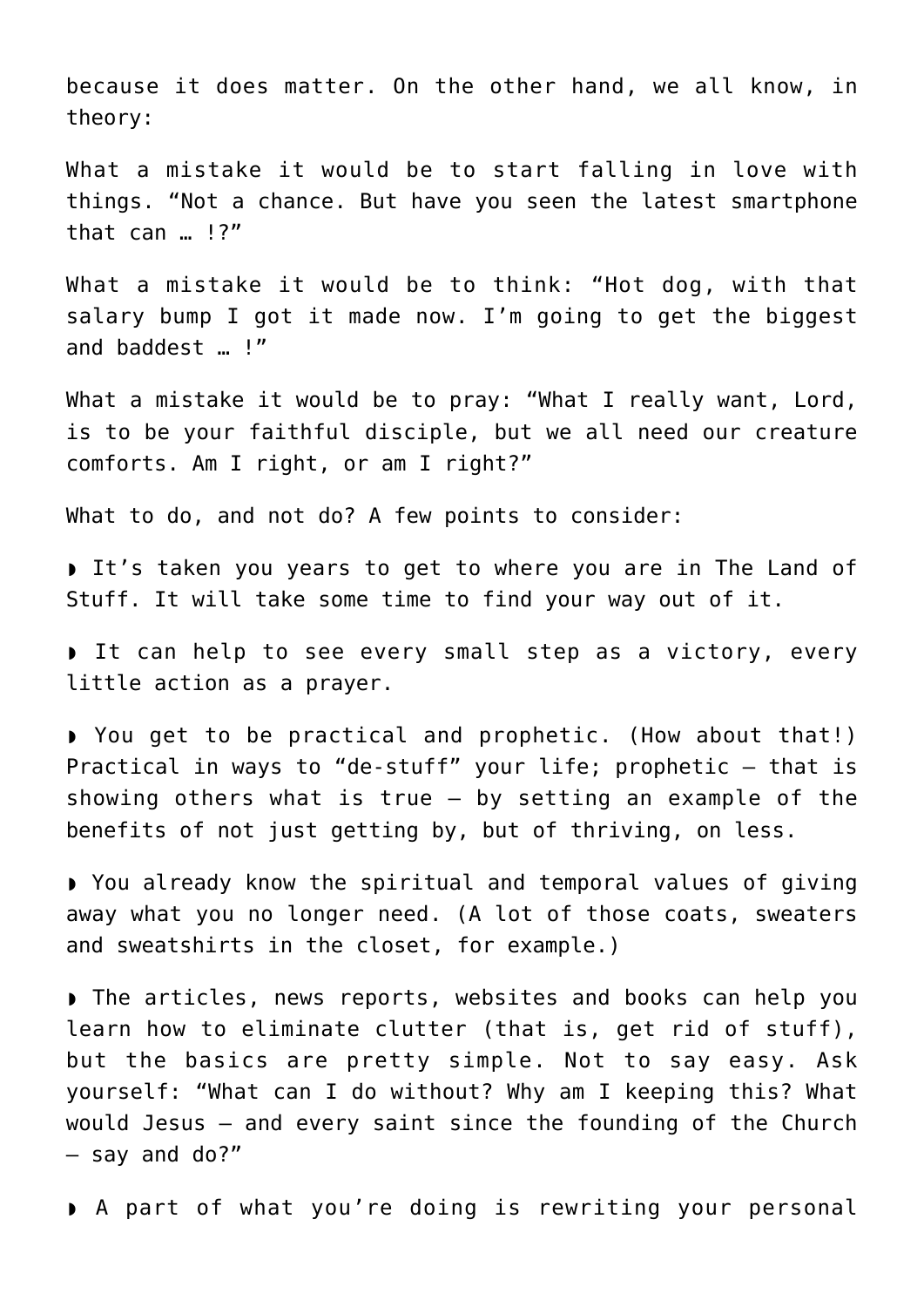definition of "need." "Do I need all these pairs of shoes? Are there others who need them more than I do? Do I need to make this donation of items for my own spiritual good as much as for the physical good of others?"

◗ If you and your home don't need more stuff, you can ask others not to give you stuff, that is, physical items. So, you have Christmas, a birthday or anniversary coming up? When they ask, "What can we get you?", you can say a donation to one of your favorite charities or causes.

Like what you're reading? Subscribe now in print or digital.

◗ Raise the white flag and let the Joneses win. Quit trying to materially keep up with others. Someone will always have newer, nicer, better stuff than your stuff  $-$  just as someone will always be smarter, richer, cuter and have perfect teeth. It's better to be known for kindness and generosity.

◗ This isn't to say you have to be destitute. God doesn't ask that of us. Nor do you have to give the heave-ho to items with sentimental value. What you can do, if you're getting on in years, is consider letting members of the younger generation "inherit" some items now.

◗ And finally, less worry about stuff (getting more, replacing, maintaining and so on) means more time and ability to focus on other things: prayer, Scripture, Mass, family, service to others, etc. Your heart, your mind, your soul. The Father, the Son, and the Holy Spirit.

You know. The good stuff.

*Bill Dodds writes from Washington.*

## **Pope Francis: Materialism Robs Us of Our Humanity**